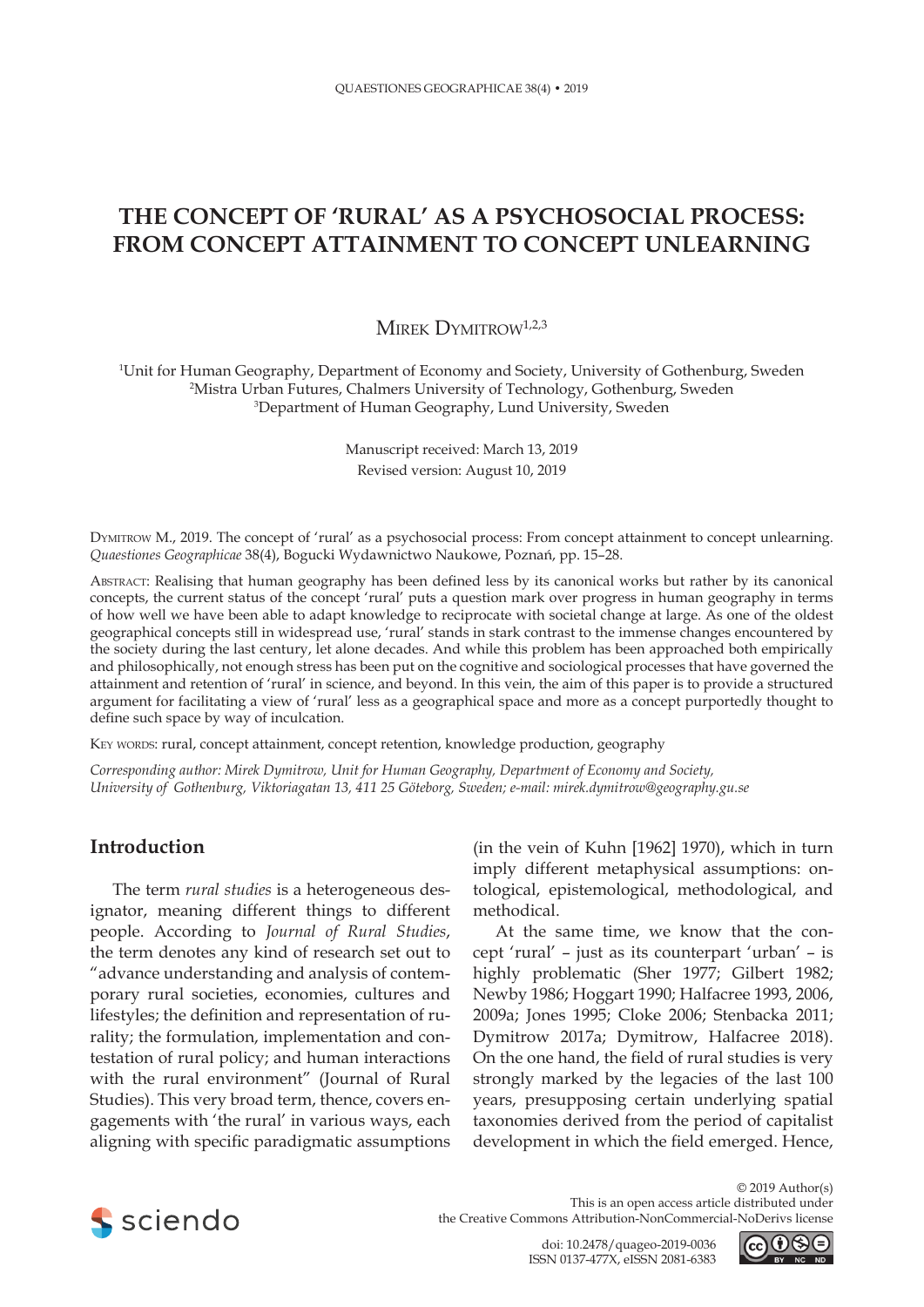the urban/rural divide – it is assumed – represents two specific types of space that supposedly should be studied according to their own particular principles, and this, Brenner (2015) concludes, continues to be "epistemologically constitutive for thought and action". On the other hand, the concept 'rural' stands in stark contrast to the immense changes encountered by society over the last century, let alone decades. Steady, fast-paced transformations in the environmental, economic and social dimensions have rendered the rural/ urban binary a contentious one – a conceptual vestige of sorts, whose blurred and malleable characteristics, immense spatial coverage and aspectual all-inclusiveness have come to form an odd marriage between bygone world views and a globalised 21st-century reality of interconnectedness (cf*.* Dymitrow 2018 for a historical overview of the constancy of critique towards 'rural/ urban').

This intricacy is entangled in a compound argument that forms the rationale of this paper. Concepts, once established, change more slowly than the society because of various psychosocial and socio-material factors (cf. West 1985; Hodgkinson 1997; Bruner et al. 1999; Anderson 2007; Winthrop-Young 2014). Moreover, concepts governed by powerful mental schemata – such as 'rural' – become easily embroiled in common parlance and thus entwined in various institutional structures (Kegan, Lahey 2009; Young et al. 2010; O'Brien 2013). What happens is that fewer constitutive aspects of a questionable concept support its purported analytical and explanatory value (cf. Dymitrow, Brauer 2017), whereupon the concept reciprocates less with the needs of society to be adequately comprehended and responded to. Instead, the concept more easily assumes the characteristics of a stereotype (Rey 1983), i.e. it becomes increasingly associated with certain conspicuous characteristics, which – while still clearly visible – become insufficient to explain phenomena unrelated to those characteristics:

"No one disputes the right of the layman to use these terms to denote different patterns of land use, which are easily observable; what is disputable is the sociological relevance of these physical differences especially in highly complex industrial societies." (Pahl 1966: 299)

Due to their longevity, concepts retained in spite of their poor utilitarian value gain authority in terms of lending, more or less explicit, justification to various projects, policies, strategies or even research lenses. In short, not only do old structures not reciprocate with a changing society but the concepts upon which those structures are based give rise to new structures (e.g. new "rural development programs" or new "rural research departments"):

"Conventional administrative, imaginative and intellectual boundaries have been developed between those supposedly different kinds of space, and subsequent understandings of changing spatial differentiation have served further to entrench the binary." (Cloke, Johnston 2005a: 10)

The problem lies in the fact that by so doing we maintain and entrench a conceptual paradox that grows stronger with every passing year (cf. Seidman 2016). Perhaps more importantly, we do not seem to notice (or care to notice) this paradox despite a battery of resurfacing criticisms and available geographical knowledge on the subject. In one way or another, the awareness of the problematic nature of 'rural' as a concept is not sufficiently embraced (cf. Koch 2005: 5). The logical implication of this is that we may also not be aware of the pernicious effects of 'rural' (Dymitrow, Brauer 2016), including compromised communication, misdirected resources or the corrosion of social theory:

"Perhaps, as a loose descriptive vehicle, there is merit in acknowledging a distinction between rural and urban. However, what starts as loose description too readily attains causal status." (Hoggart 1990: 247)

Conceding that a rural/urban distinction is a problematic representation of reality, then *any* derivative extraction building on such a distinction (be it in research, policy or planning) is then likely to favour some and disadvantage other aspects or subjects of that reality. What this means in practice is that the very fact that a rural/urban distinction is made at all makes the principal problem of understanding 'rural' approachable from a psycho-social perspective, i.e. beyond the constraints of situatedness (cf. Haraway 1991).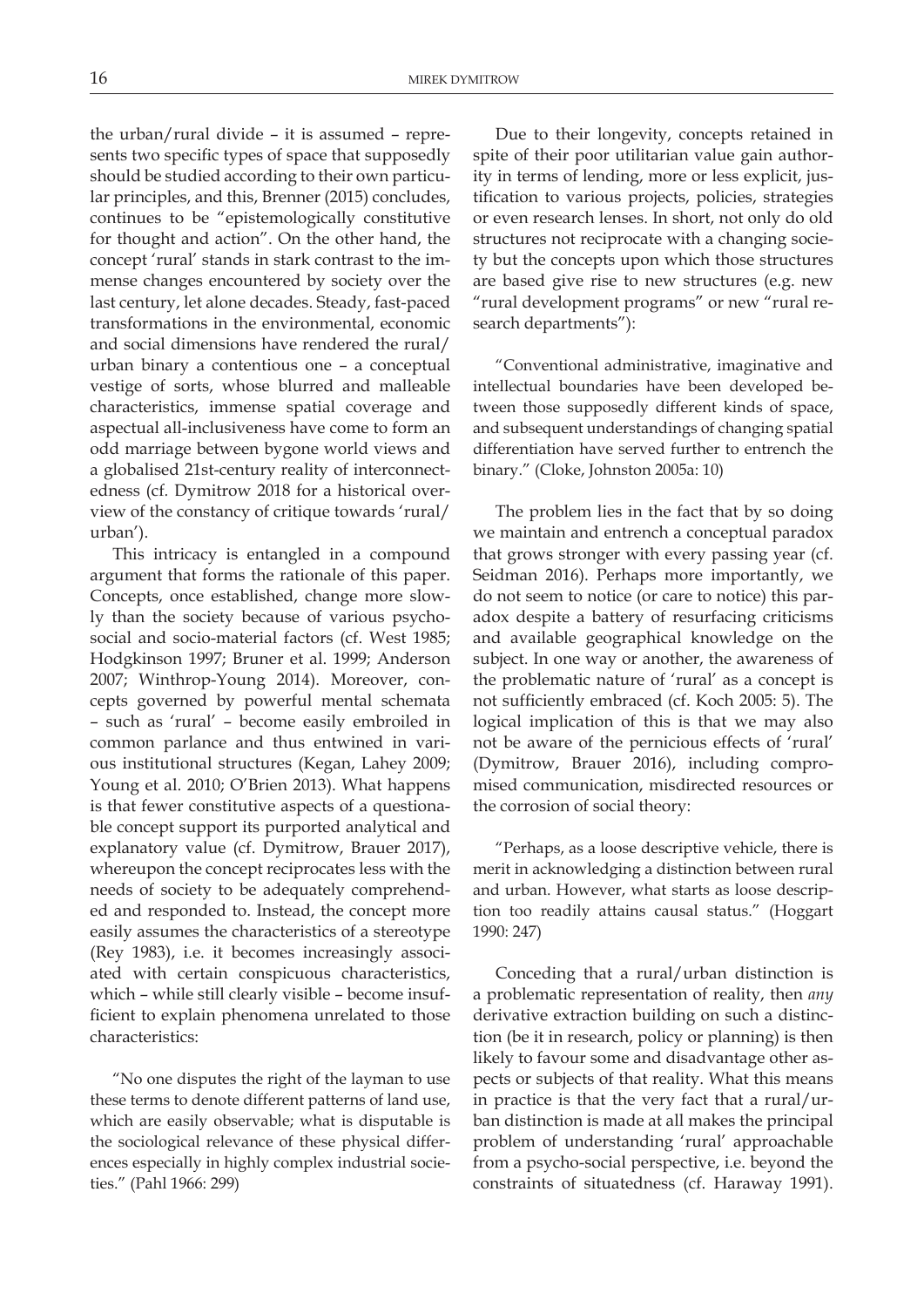This, in turn, points to the need of reviving the discussion about 'rural' and the virtual yet apprehendable realities it shapes through new compelling approaches and arguments.

In this vein, the aim of this paper is to provide a structured argument for the need to approach 'rural' less as a geographical space (a representation of the world) and more as a *concept* purportedly thought to define geographical space (a conception that we think represents the world). At the end of my paper about the six most common conceptions of 'rural/urban' (Dymitrow 2018: 391), I point to the concepts' three under-researched psychosocial dimensions: conceptual constitution (what do we put into these concepts?), performativity of concepts (how do we keep the concepts alive?) and implications of concepts (what are the negative effects of sustaining the concepts?). In this paper, I will develop on the first of these three fundamental notions of concept attainment, and how it is played out with regard to the concept of 'rural' explicitly and on rural studies implicitly.

## **Methodological note**

Since 'rural' as a topic could be made limitlessly broad, opening the discussion to all possible angles would neither be helpful for the consistency of this paper nor desirable for creating new insights in view of what has already been done. Generally, the focus of conceptual rural studies has fallen within three dimensions: the historical dimension (How did 'rural' come into being?); the phenomenological dimension (How can we better understand 'rural'?); and the applicatory dimension (How can we adapt 'rural' to better fit a changed reality?). However, these disparate foci on history, meaning and utility – rather than on how they fit together – have consolidated an intriguing attitude amongst geographers toward the concept's place in human geography through a collective preference for salvaging a sinking boat rather than discarding it. With this in mind, my point of departure is that the challenge to understand 'rural' of today lies not in determining what 'rural' is, but in what way something or someone is considered 'rural', and why. Hence, the focus is on the constitution of 'rural' as a concept governed by various subject positions and psychosocial factors (Pinker 2003; Lamont 2009;

Feist, Gorman 2013; Kobylarek 2016; Brauer, Dymitrow 2017). This is done by building specifically on psychological and sociological literature anchored in geographical writings critical of the use of the concept 'rural', rather than on "rural studies" in general.

# **The concept 'rural' in concept attainment theory**

A discussion about concept attainment must commence with a definition of what exactly a concept is. A *concept* is a fundamental category of existence mediated as an abstract variant of an object, state or ability. Seen as constituents of thoughts – either as mental representations (cf. Locke [1690] 1975; Hume 1739 [1975]), abilities (cf. Wittgenstein [1953] 2010) or senses (cf. Peacocke 1992), concepts are crucial for most cognitive processes, including categorisation, inference and decision-making (Margolis, Laurence 1999). Although a concept has little value unless it supports a task or the doing of things, disputes about concepts "often reflect deeply opposing approaches to the study of the mind, to language, and even to philosophy itself" (Margolis, Laurence 1999: 1) Given that "the task of isolating and using a concept is deeply imbedded in the fabric of cognitive life" (Bruner et al. 1999: 122), the problem becomes more tractable when seeing concepts in the capacity of the human brain than of their 'fixed' characteristics. When our mind generalises, it extracts similarities from numerous examples, and, depending on what similarities are chosen, the scope of the concept is changed (Margolis, Laurence 1999). Hence, concepts are frameworks that shape the ways in which we perceive and understand the world, while the strength of the theories that guide any societal project will always be dependent on the quality of the chosen concepts.

This basic presupposition can be immediately tied to the concept 'rural'. Drawing on the very different developments in rural geography, Woods (2011) provides nine possible ways of engaging geographically with 'the rural':

- 1. Approaching it
- 2. Imagining it
- 3. Exploiting it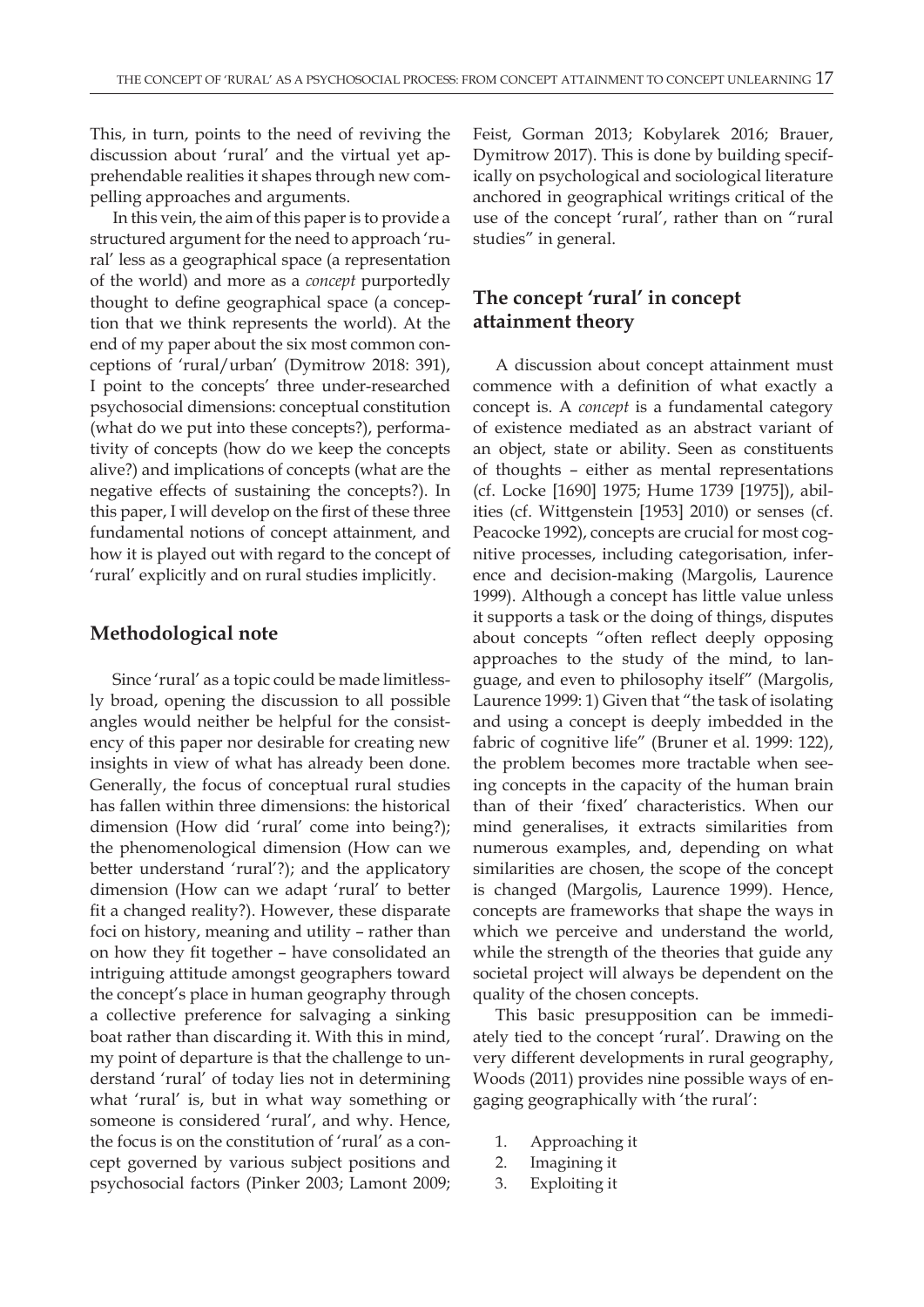- 4. Consuming it
- 5. Developing it
- 6. Living it
- 7. Performing it
- 8. Regulating it
- 9. Re-making it

Depending on what kind of engagement is chosen, 'rural' can be understood as either an idea or as an object of study. It may have a specific purpose, referring to ways in which 'rural' is brought into being or deal with practices of constructing knowledge about 'rural'. This also presupposes a specific level of certainty as to what 'rural' is, let alone whether it exists at all. For instance, while the first of Woods's (2011) ways of engagement has an epistemological underpinning, the second approach is more phenomenological. Approaches 3 through 5 define rural space as a predefined economic space, approach 6 is experiential, while approach 7 is about how the concept is produced and reproduced. Approaches 8 and 9 engage mostly with political perspectives, with the former focusing on governance of "rural" space" and the latter on changes in "the countryside" (once again assuming that there is one). As such, Woods's listing represents a discontinuous chain of abstraction, from meta-analytical to applicative, with regard to how 'rural' is understood and – consequently – studied.

Next, while concepts are generally thought to reflect our supposedly shared thoughts and ideas, we must not forget that they are mediated through *language*, which is a slippery, unreliable, obstructive, parasitic, and promiscuous mode of communication (Winthrop-Young 2014: 376–377). Our relationship to everything we know is mediated by our concepts, our language and the society that gives us both. In other words, all objects are the products of conceptual activity, while between us and objects there will always be concepts (cf. Hassard 1999). Hence, shared cognition and consensus are essential to effectively harbour human ideas and relations with the geographical environment (cf. Buttimer 1976), not least with regard to 'rural'. This, however, is not always the case.

In geography, two openings have traditionally prevailed (cf. Cloke, Johnston 2005b; Halfacree 2009b; Dymitrow, Stenseke 2016). Firstly, the debate has been held at an empirical level. By departing from observations, and, acknowledging changes that occur, the discussion is about to what degree 'rural places' have changed and how they need to be reimagined and redefined in the face of default rural ideations. Secondly, the debate has been held on a philosophical level by looking into how 'rural' can be understood today based on new theoretical developments. Both approaches, however, depart from the basic assumption that there *is* a rural (it is treated as a given), whereupon not enough stress is put on the cognitive and sociological processes leading up to this assertion, and the sheer possibility that 'rural' as a concept may be inherently unsuitable to capture, understand and explain the various socio-spatial phenomena that take place within its overarching scope. The problem becomes more tractable when seeing concepts in the capacity of the human brain than in their fixed characteristics. This, in turn, calls for an understanding of the chain of events leading up to the attainment of a concept.

*Concept attainment* signifies an inductive process that constructs concepts, or brings meaning to concepts, by searching for common characteristics and distinguishing conceptual examples from non-examples (Bennett, Rolheiser 2001). Studies on the processes of concept attainment are concerned with how people achieve the information necessary for isolating and learning a concept, how they retain this information, and how this information may be transformed (Bruner et al. 1999: 101). Given that these vastly complex tasks of achieving, retaining, and transforming information are managed "without exceeding the relatively narrow limits of human cognitive capacity" (Bruner et al. 1999: 102), the process of concept attainment comes with a number of simplifications. Still, it remains a much-overlooked aspect of knowledge production due to our preoccupation with "meaning" (content<sup>1</sup>) rather than with the process of meaning-making (cf. Brauer et al. 2019). Our understanding of concepts is indicative of how we bring meaning to facts, principles, systems, theorems, etc. (Bennett, Rolheiser 2001), but it also sets the tone for the discussion and negotiation of reality.

Cf. "Reflecting this challenge, four perspectives on how one can position rurality today are now presented, instead of dwelling on its content, although the latter is unavoidably referred to at times" (Halfacree 2009b: 449).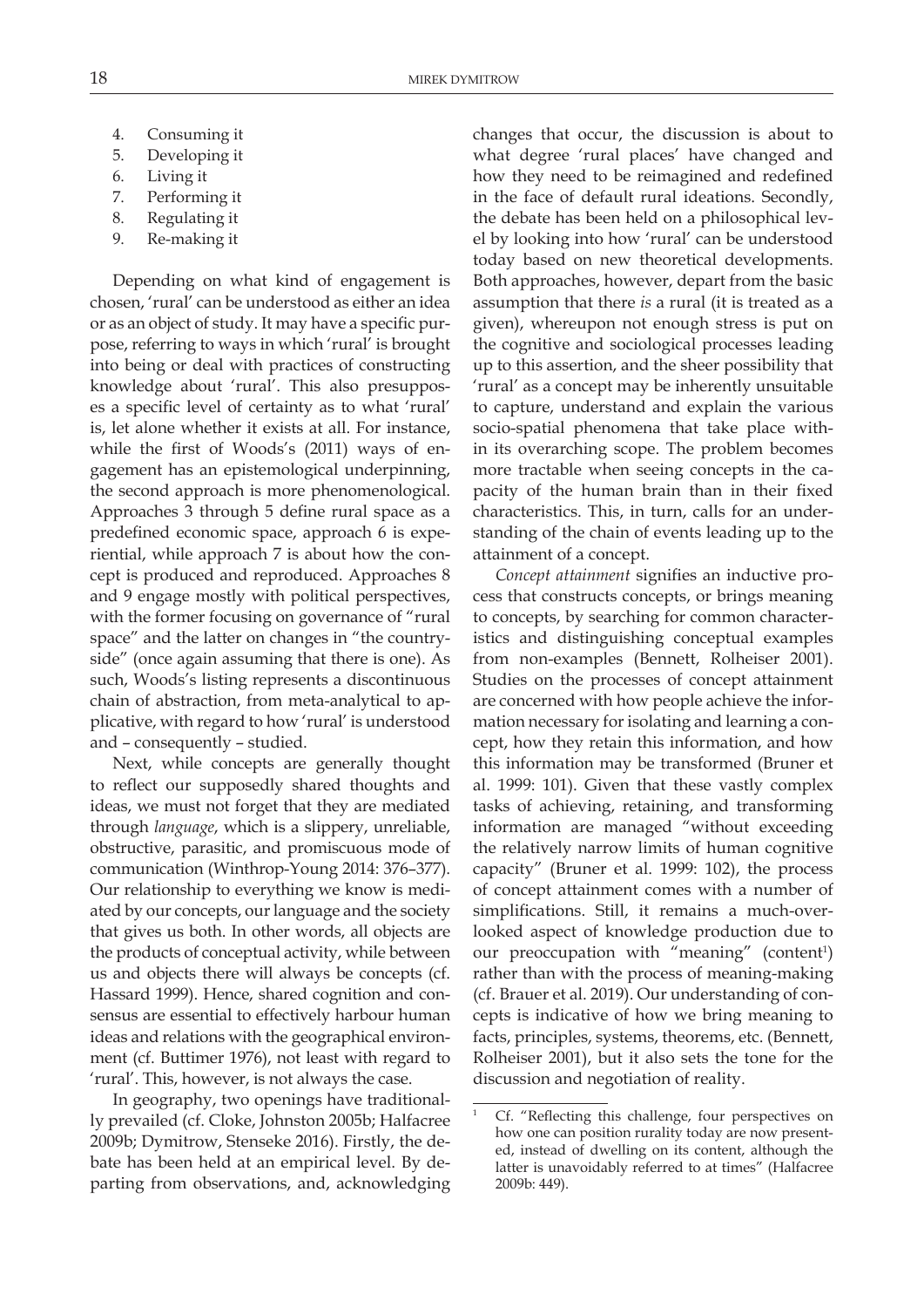Concepts are learned by associating external stimuli with internal mediating stimuli (Bruner et al. 1999: 122). Avoiding a neurological explanation, Perkins (2013) summarises concept attainment in four aspects: *attributes, purpose, model cases,* and *argument*. This is why we *know* some concepts but not others (attributional value); this is why we *understand* some of the known concepts but not others (purposive value); this is why we can relate and choose to *use* some concepts and not others (model value); and this is why we *care*  to learn some concepts and not others (argumentative value)<sup>2</sup>.

An important question is how do we know we have learned a concept in a serviceable way? According to Bruner et al. (1999), this happens when a person feels "able to predict the status of new instances with a sufficiently high degree of certainty" (p. 103). However, as Peterson (2015) warns, to truly understand a concept, "[one must] increase [one's] focus and concentration on every single element of the entity, and [it] takes a tremendous amount of cognitive effort … to build [one's] model of reality into that level of resolution". Because humans prefer order over chaos, they instead default to low-resolution options, a behaviour that implies that we may think we know more about a concept than we actually do (Peterson 2015). Why we still will not let go of 'rural' easily is – following Peterson (2015) – because it destabilises our past, our present and our future, and presents us with a load of uncertainties, where we at one point had a functional map and knew how things related to one another, including how we should act upon it. Whether it is anxiety or fear depends on the magnitude of novelty added. Something that contradicts one's axiomatic presuppositions releases a stress response, and although humans do like novelty in small doses, seeing their expectations dashed causes a "generalized disinhibition of potential" (Peterson 2015) with serious consequences upon our use of concepts, in this case 'rural'. This, in

turn, requires greater emphasis on its conceptual constitution than its contents.

#### **On the constitution of concepts**

Understanding how concepts are attained segues into a discussion of what constitutes a concept. *Constitution*, in this sense, is a set of fundamental principles or established precedents according to which an entity is governed, and these rules together make up – constitute – what that entity is. Conceptual constitution denotes all those signifiers put into a concept, producing an intersubjective state of mind or a representation of reality, which is associated with the namesake concept (cf. Margolis, Laurence 1999). As such, it refers to the cognitive, logical and linguistic tenets of communication, using mental shortcuts.

Humans group objects and events into pragmatically useful concepts with regard to reality constraints (Bruner et al. 1999: 117). The terms 'concept' and 'category' are thus intimately related. A category is "a collection of instances, which are treated as if they were the same", whereas a concept "refers to all the knowledge that one has about a category" (Kavouras, Kokla 2007: 8). Categorisation enables us to learn about our environment economically and allows us to cope with complexity (stimulus variability) to extend the acquired behaviour to new instances (Jitsumori 2012: 513). Although intended as an aid to communicate and act in the world (Dahlberg 2015: 207), some categories are vague and undetermined, and only exist as abstractions (Cloke, Johnston 2005: 1–2). With regard to 'rural', already a century ago Galpin (1918) characterised the term as "vague and contradictory and [whose] use should be discontinued for scientific work" (Galpin et al. 1918); others followed suit (e.g. Stewart Jr. 1958; Bealer et al. 1965; Copp 1972; Galjart 1973; Falk, Pinhey 1978). Sher (1977: 1) went even further, claiming that "[t]he simple fact is that rural people, rural communities, and rural conditions are so diverse that we can find evidence to support nearly any characterization". Given this vagueness, understanding 'the rural' prompts looking at how categories are cognitively assembled.

There are different *types* of categories (e.g. physical objects, classes, properties, relations) and different *means* of categorisation (the right

<sup>2</sup> We may have heard about the concept of 'transubstantiation' but have no clue what it means; we may understand the concept of 'landscape' but only at the very basic level; we may be able to relate fairly well to the concept of 'politics' but lacking the necessary aptitude we may actively refrain from discussing it; lastly, we may want to learn more about the concept of 'salary negotiation' than about 'a chicken's worldview'.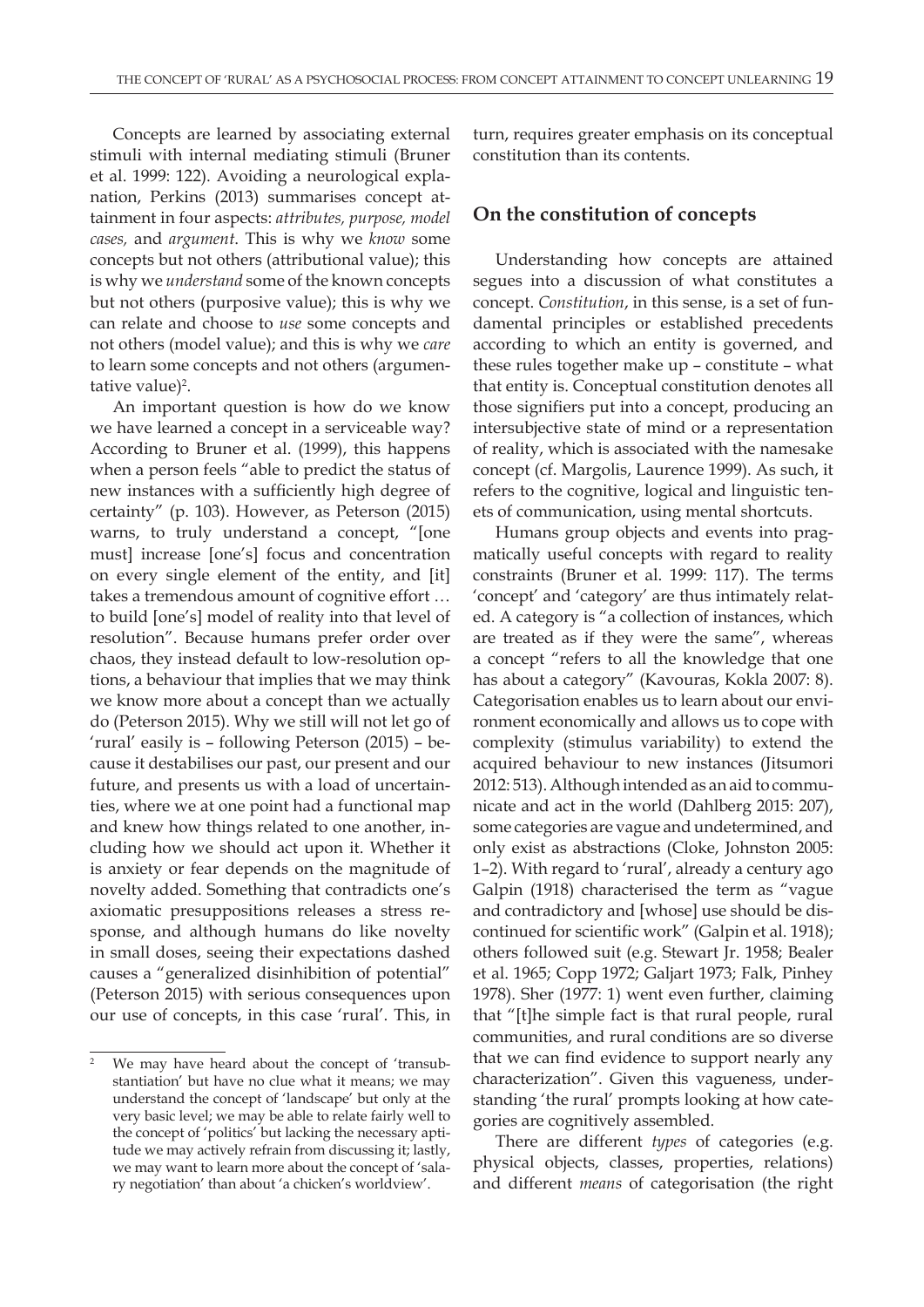to belong to a certain category). The most known way of categorising is by means of definition, as definition is thought to "transcend the particulars of experience*"* (Pinker 2015: 271). This form of categorisation creates so-called *classical categories* (also known as *Aristotelian categories*). What is perhaps less known is that most human categorisation is done not through definitions but by way of *family resemblance*, creating so-called *Wittgensteinian categories*.

The concept of family resemblance (Ger. *Familienähnlichkeit*) argues that things that could be thought to be connected by one essential common feature may in fact be connected by a series of overlapping similarities, where no one feature is common to all (Wittgenstein [1953] 2010). Pinker (2015: 272–274), elaborating on problems inherent in categorisation by family resemblance, lists five basic problems:

- 1. Impossibility to find a set of membership conditions
- 2. Fuzzy borders
- 3. Crisscrossing features
- 4. Associations despite lacking criteria for membership (stereotype theory)
- 5. Unequal membership (prototype theory)

The first three problems are associated with difficulties of categorisation. For instance, while men of clergy are subject to celibacy, they are not considered 'bachelors', even though the definition of the latter is 'an unmarried man'. Fuzzy borders include the inability to guess what category an object should belong to. For instance, tomatoes, cucumbers, pumpkins, aubergines, and peas are often considered 'vegetables' (by way of family resemblance) whereas definition-wise, they are 'fruits'. Crisscrossing is yet another trait of family resemblance, meaning that members of categories show both family resemblance and lack of such at the same time, e.g. many vegetables are green, but carrots are not (Pinker 2015: 273). Having analysed ten seminal papers which Woods (2010) has characterised to "have critically reflected on the practice and positionality of being a rural researcher", Dymitrow and Brauer (2017: 35–36) found the following inconsistencies:

"Consider the following compilation: desert farming in Mali, luxury sub-London homes, peasant

movements in Guatemala, chronic poverty in West Bengal, youth identity in South West England, the sugar cane industry in Australia, and a tourist-packed park fringed by the UK's most urbanized area. What is the common denominator? Is there even any? The Occam's razor answer is that they all contribute to the production of "rural theory". However, such production takes place even though the rural location is unspecified ("rural Africa"), anonymized ("Small Village"), generalized ("sugar cane industry") or synergized ("reflections of past research"), but also when the rural label is pre-given by an organization or by a research project, or simply arrived at by implication – be it by lack of update at best (the false equivalency farming = rural), or by lack of reflection at worst (stereotyping)."

The final two problems – *stereotyping* and *prototyping* – are connected to the implications of categorisation. As both imply the involvement of unfavourable inclusions and exclusions (Feltynowski et al. 2015; Krzysztofik et al. 2017b; Dymitrow et al. 2018; Arsovski et al. 2018), they are perhaps the sharpest thorns in the logic of family resemblance, especially visible in the context of 'rural'.

# **Understanding rural stereotypes and prototypes**

*Stereotyping* requires perhaps less introduction. Stereotypes are "consensual beliefs about group characteristics that influence the perception, interpretation, and evaluation of others, sometimes blatantly but often in a manner so subtle that they are outside awareness" (Fein, von Hippel 2003: 1). As Pinker (2015: 274) notes, most categories have stereotyped features, that is, "traits that everyone associates with the category, even if they have nothing to do with the criteria for membership". Why people then rely on stereotypes is predicated on a variety of cognitive, but also motivational and socio-cultural factors, which in combination add to the inescapability and maleficence of stereotyping (Fein, von Hippel 2003: 6). Moreover, given that stereotypes serve basic cognitive and motivational functions, "they are highly resistant to change" (Fein and von Hippel 2003: 1). This does not come without problems. As Abram (2003: 31) put it, "looking is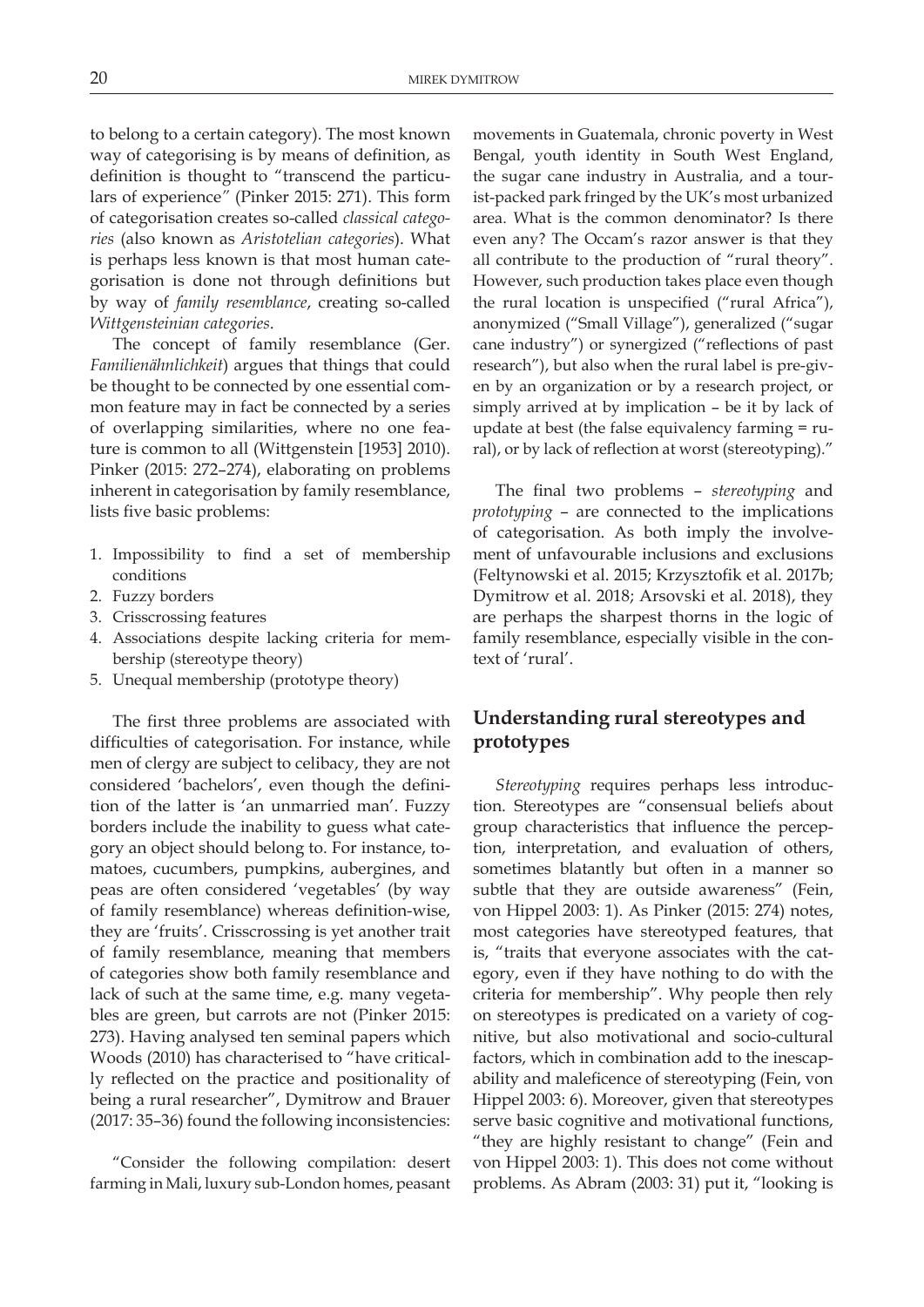the active organization of what we see, and what we see is socially organized, structured through our internal interpretation of the visual stimulus". By departing from one or a few attributes, most likely the most visually prominent ones (such as contrasting morphologies), we inadvertently downplay a nuanced representation of a more complex state (cf. Dymitrow 2013; Krzysztofik et al. 2017a). As we have seen in the past, stereotypes, when cemented, have the tendency to become incendiary and even pernicious towards certain misrepresented groups (e.g. through racism, genderism, heteronormativity or age-centricity). However, precisely this often tends to be the case with 'rural' (and 'urban') representations. For instance, having investigated the discursive shaping of the most strategic policy designed to inform the path of "rural development" in contemporary Europe (EU's Rural Development policy), the results were unexpectedly unbalanced (Brauer, Dymitrow 2014). Despite the outlined intentions to broaden the policy's scope toward more human-oriented subtleties (cf. European Commission 2008), there was clear thematic overemphasis on agriculture, while the focus on aspects of quality of life was largely insignificant (cf. also Cagliero et al. 2010; ECoA 2011; Schuh et al. 2012). The strong focus on agribusiness effectively diverted the attention from "rural people" to "rural land", including the vast majority of "rural people" not involved in the primary sector. Here, a functional (prototypical) view on rurality overshadowed the subtler and less apparent aspects of rurality (community life, family life, health, political stability, gender equality) except for in the rhetoric that proclaimed otherwise. Due to ongoing rapid societal changes the categories 'rural/ urban' can no longer conceptually accommodate the variety and fragmentation of socio-material morphologies that go under these labels.

The second major problem inherent in family resemblance categorisation is *prototyping*. Prototype theory (Rosch 1973) is a development in cognitive science where the idea has been explored. Instead of using a definition-based model (e.g. a bird is a feature with feathers, a beak and ability to fly), prototyping involves selecting and prioritising elements of unequal status (e.g. a jay or a robin is often considered more prototypical of a bird than a penguin, an ostrich or a hummingbird). Prototypical members of categories

are "those with the most attributes in common with other members of that category and with the fewest attributes in common with other categories" (Rosch, Mervis 1973, as cited in Jitsumori 2012: 513). The issue of prototyping is especially relevant with 'rural', given that "geographic concepts are associated with signs (images) used to capture their intended meaning" (Kavouras, Kokla 2007: 10). Open landscapes, bucolic hillside villages and horse-drawn carts amidst agricultural fields fill up the screen upon a single Google image search. There is no sight of rooftop horticulture in Mexico City, degraded towns, ghost towns, involuntary parks, luxury safari villages, Antarctic research stations, or high-rise suburbs like Koziegłowy off Poznań, where the rural/urban label changes across the street. Admittedly, these are extremes. Obviously, 'rurality' is seldom encased in solitary cottages overlooking a placid lake. The irony, however, is not that these non-prototypical examples are exceptions, but that the mental images serving as prototypes for these concepts are not representative of the majority, let alone the totality, of all possible places that go under the invoked label (cf. Haysom et al. 2019; Atkinson 2017; Woods 2006). According to the United Nations (2014), the global rural population is now close to 3.4 billion, while 3.9 billion are considered urban. However, since the vast majority of these areas are neither bustling highrise metropolises nor agricultural, sparsely populated lands (cf. Dijkstra et al. 2013; Dymitrow 2014; Vaishar et al. 2016; Hamdouch et al. 2017;), a syllogistic (deductive) error known as the undistributed middle arises. Still, these prototypical members influence our conception of 'rural/urban' as categories, when we select our case studies, when we reach for theory, when we explain phenomena, when we devise policies, and when we wonder why some problems remain insoluble (cf. Servillo et al. 2017).

In effect, what we do is turn prototypes into stereotypes. As Rosch (1973: 330) put it, "it is easier to learn categories in which the natural prototype is central to a set of variations than it is to learn categories in which a distortion of a prototype is central, and the natural prototype occurs as a peripheral member". This is a very important observation, because when we think of rural prototypes, it is likely we are invoking near-stereotypes. And because we are locked on stereotypes,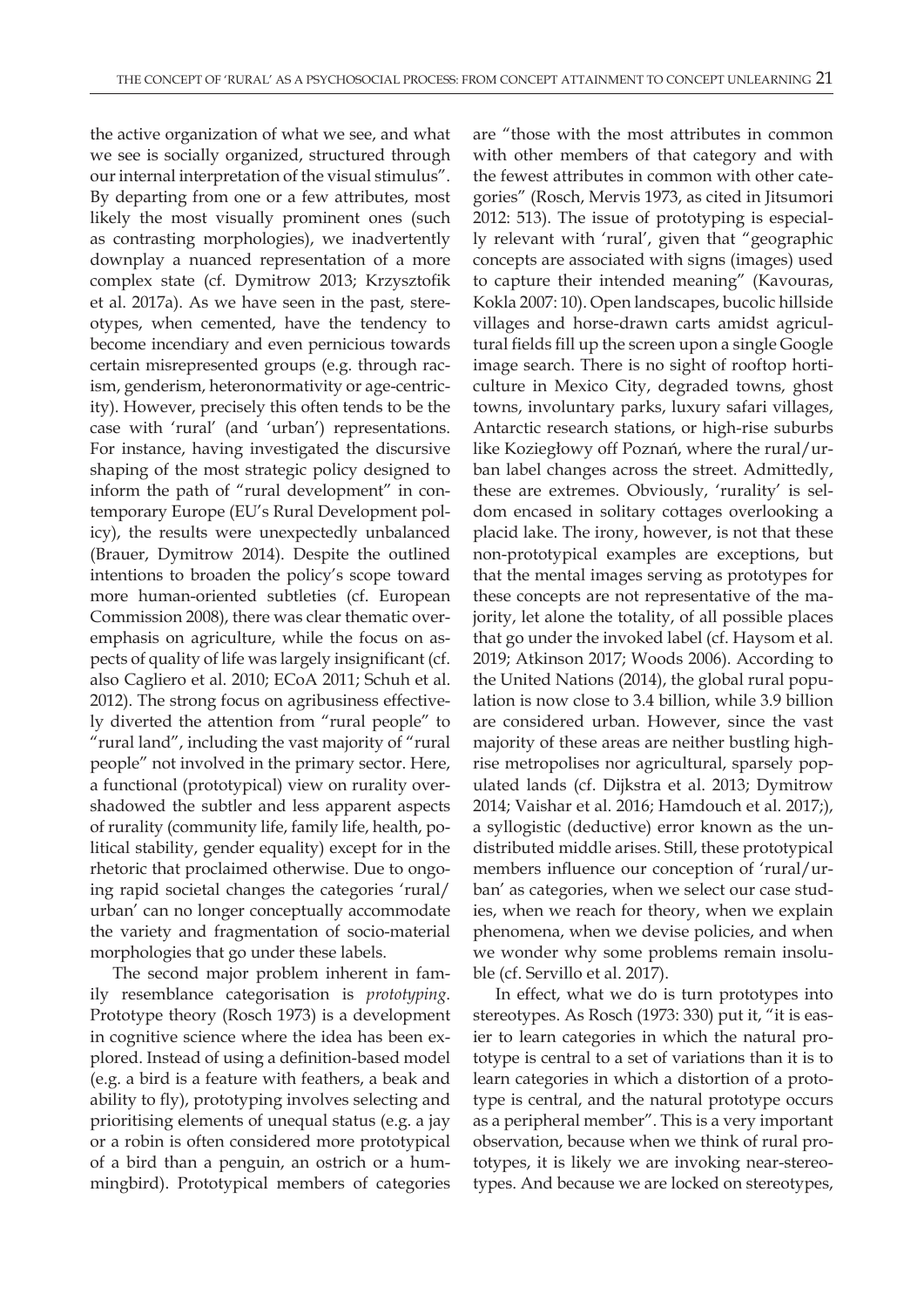we do not actually know how a true rural prototype looks like today. This is perhaps the greatest reason why most rural geographers conduct their studies in stereotypically defined rural areas and most urban geographers locate their research in prototypical urban environments (cf. Dymitrow, Brauer 2017). Contrarily, relatively few choose the immense variety of places in-between<sup>3</sup> (Bell, Jayne 2009) because they are more difficult to peg, more difficult to insulate theoretically (due to the lack of appropriately labelled scholarly debate), and perhaps also more difficult to sell to a 'rural' or 'urban' journal; in order to be interesting to a major general geographical journal, an *atypical* study must exert a higher level of skill and erudition.

Prototyping has more far-reaching implications if we consider how the concepts 'rural' and 'urban' are used in practice, not least in research. For instance, why call something or someone 'rural' by the image of, for example, an open landscape when talking about subjects causally unrelated to that image (or when such causality cannot be readily established), for instance 'rural youth'? This equals to creating an artificial category based on a prototype, which only occurs as a peripheral member within the invoked category ('rural'). There is great likelihood that the immense category 'rural' is not explanatory of what we wish to understand (cf. Hoggart 1990: 247). In effect, we often distinguish subjects on account of objectionable descriptive definitions of 'rural', while our logical connections smack of rejected socio-cultural definitions – a conflation, which, for example, in the context of deprivation, may have dire consequences. Shapiro (2015) takes it even further, arguing that "[a]nytime [we] put a modifier in front of a term that is inherently good [we] turn it into a perversion of itself" (e.g. 'political correctness' is no longer a question of true or false, i.e. 'correctness', but about conscious avoidance of consequences). Using the expression 'rural youth', for instance, requires ample reflection, definition and motivation; why this modifier has been chosen and not another, and what it is supposed to explain (cf. Dewsbury 2000). More often than not, this is seldom the case, without ample discussion about how much concept-induced harm it can cause (cf. Dymitrow, Brauer 2016: 65–66). While attentive attitudes toward undesirable implications of binaries have suffused much of human geography, our culturally disproportionate focus on difference (in the vein of Deleuze [1968] 1994) continues to batter our psychological proneness to binarise. This, in turn, makes us rely on stereotypes, which are perilously prone to leave out the details, where the problems usually are located.

# **Understanding mechanisms of concept retention**

"Words are stiff, obstinate, unyielding; they are slow to move and hard to change. Their recalcitrance is deeply rooted: words are frozen blocks of meaning with seven-eighths submerged in the past. This, too, theory exploits. The originality effect of many new proposals emerges from the confrontation between new conceptual enterprises and the ghosts of concepts' past. Conceptual inertia is no less fertile a source of intellectual unrest than conceptual slippage." (Winthrop-Young 2014: 377)

As noted earlier, concepts are mediated through language, yet language is notorious for creating iatrogenic (unintentionally harmful) symptoms (Foucault 1988 [1960]; Žižek 1991; Boisvert, Faust 2002; Smart 2015). In his quote, Winthrop-Young (2014) shows that concepts are not only slippery, but once established they can become rock-solid and may be very difficult to get rid of. More interestingly, Winthrop-Young couples this property of language to something theorists have come to exploit. Obviously, any theme can be developed infinitely by adding new elements, changing approaches and crossbreeding it with other disciplines. Also, 'rural' has been explored in an enormous range of facets, from a plethora of different viewpoints, and across numerous disciplines, even though any

<sup>3</sup> For instance, as Atkinson (2017) argues, there has been limited recognition that small and medium-sized towns have a significant role to play in the European territory – 38% of the EU's population (European Commission 2011). Moreover, as Dijkstra et al. (2013) show, the relationship between locality size and economic performance has limited relevance in Europe. Servillo et al. (2017) add that small and medium-sized towns "have largely been neglected by urban research". Also, the rural-urban dichotomy is known to disguise the problems of small towns (Woods 2006; Dymitrow 2017b) with "small urban centres" often being overlooked in terms of aid assistance.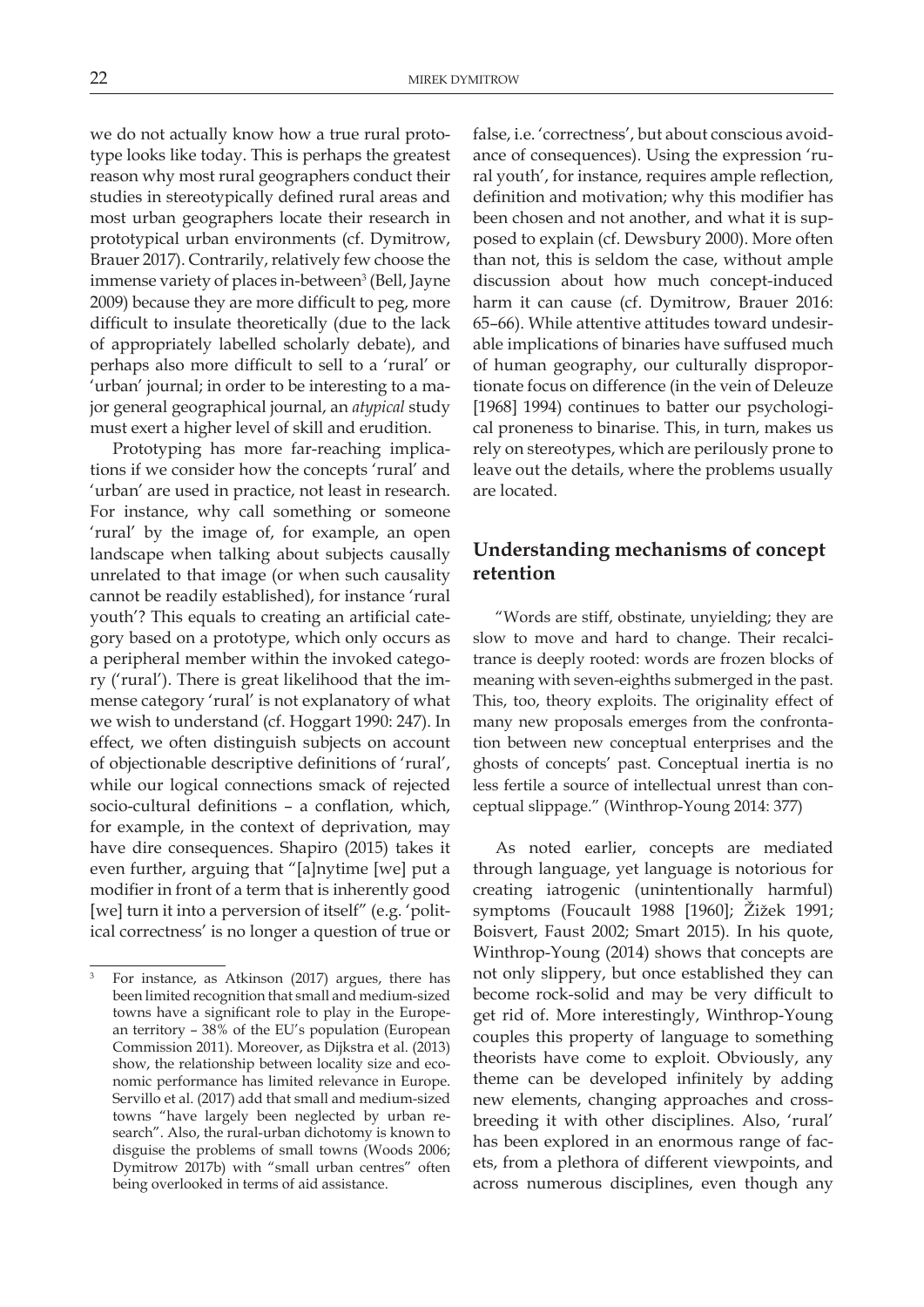exhaustive conceptual discussion points to them being convoluted figments of imagination that poorly reflect a changed reality. In that vein, recourses to 'non-representation', 'embodiment', 'more-than-human' approaches, 'assemblages', 'effacement', 'post'- and 'beyond'-perspectives (cf. Dymitrow 2018), and many other analytical lenses attached to 'rural' can be seen in a dual way: either as "redevelopment" on the positive end, or merely as examples of pressured academics lending sophistication to empirically and philosophically exhausted themes by exploiting the obduracy of language. In the context of academia this of course is associated with the idea of 'scientific progress'. Regardless of what direction it may take, science cannot stand still (Kuhn [1962] 1970; Lakatos, Musgrave 1970). This prerequisite gives rise to a constant innovation requirement, according to which we are required to take knowledge further, even with regard to themes that seem to have come to an intellectual standstill (Brauer, Dymitrow 2017).

But are we really just cunning theorists who exploit the stiffness, obstinacy and unyieldingness of language? From a cognitive point of view – not necessarily. There are a number of concept retainment mechanisms, two of them being *cognitive inertia* and *belief perseverance* (Anderson 2007). Cognitive inertia refers to the tendency for beliefs or sets of beliefs to endure once formed. In particular, cognitive inertia refers to the human inclination to rely on familiar assumptions and exhibit a reluctance and/or inability to revise those assumptions, even when the evidence supporting them no longer exists or when other evidence would question their accuracy (Hodgkinson 1997). Belief perseverance means clinging on to an initial belief in the face of new information that firmly contradicts or disconfirms it (Anderson 2007: 109) and is consistent with the view that human beings act at times in an irrational manner (West 1985). A particular subtype of belief perseverance involves so-called *naïve theories*, which are social theories about how the world works, often based on stereotypes and prototypes and which are eagerly attributed to causes of various phenomena (Anderson 2007: 109). At least three mechanisms uphold belief perseverance: availability heuristic, illusory correlation and data distortion. The first involves recalling how well one has done in the past; the

second involves remembering more confirming than disconfirming cases; and the third involves the inadvertent creation of confirming cases while ignoring the disconfirming ones (Anderson 2007: 110). What this can mean for 'rural' is that a person who has in the past been successful while using these concepts (e.g. received a sizeable grant, earned a respectable title or published an important work related to the concept 'rural') is more likely to pursue similar approaches/solutions in the future. And while cognitive inertia is psychologically factored and belief perseverance is sociologically (culturally) conditioned, both exert the same effect on the retention of weary concepts by acting as psychological barriers to change: instead of thinking for ourselves, we subscribe to predetermined patterns. Most importantly, this is not necessarily a sign of ignorance; this is how processes of concept retainment work.

To avoid or eliminate the negative consequences of a bad concept, one must take into account any of the following: (re)developing it (making its meaning broader and its edges softer), limiting it (reducing belief perseverance) or unlearning it (eliminating it altogether). While my stance on redeveloping questionable concepts is unmistakable, let us now look at the two remaining ones. Limiting conceptual use by reducing belief perseverance is difficult given that the most straightforward solution – simply asking people to be unbiased – does not work (Anderson 2007). An important and often forsaken factor here is that concepts are of uneven significance and are therefore differently difficult to readapt. What we need to consider here is the so-called content effect in deductive reasoning (Cosmides 1985). Human performance differs dramatically depending on the type of problem we are facing. People are good logicians when it comes to social contracts (rights and responsibilities); however, with abstractions (such as 'rural') this comes less easy (Pinker 2014: 46). Although the premises of logic itself should hold regardless of the content, psychologically content matters. This is perhaps why 'rural' is more contested when tied to a social contract (e.g. in countries where differences in wages are diversified on account of 'rural' inhabitancy), but in instances where no such contract can be identified they merely hover as undisruptive abstractions (compare this, e.g. to the concept of 'race' or 'gender', where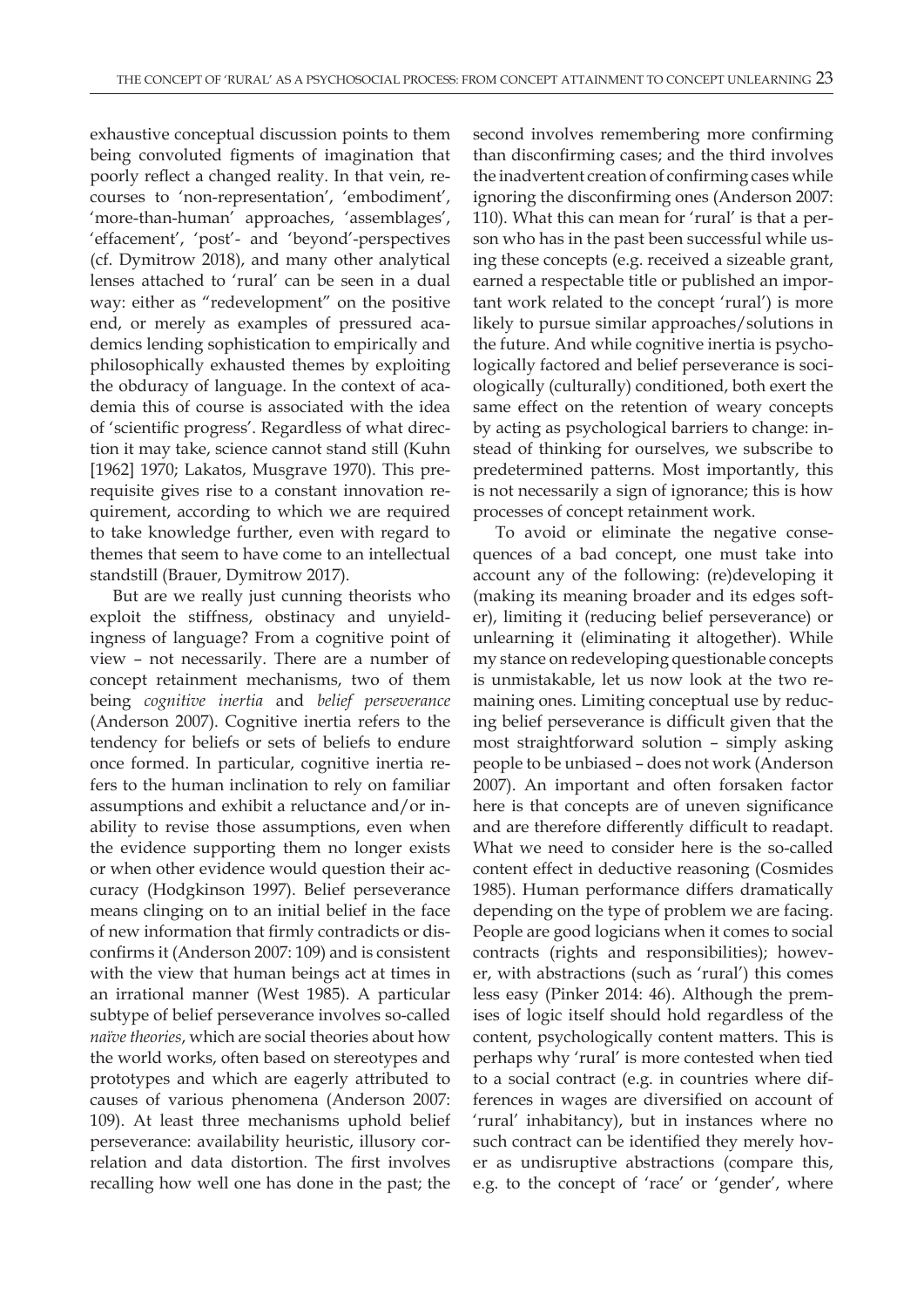breaches of contract spark much stronger reactions). Concluding her seminal paper on categories, Rosch (1973) states that "artificial prototypes (the best examples of nonperceptual categories) once developed, may affect the learning and processing of categories … in a manner similar to the effects of natural prototypes" (p. 349). That would suggest that prototypical versions of the abstract (non-perceptual) categories of 'rurality', once learned, are difficult to get rid of, and this in turn affects how we have come to internalise 'rural'. To amend that, Anderson (2007) argues that the most successful de-biasing technique is counter-explanation*,* namely "get[ting] the person to explain how the opposite might be true" (p. 110). For instance, for "rural researchers", Dymitrow and Brauer (2018: 211) suggest the following consecutive questions: "Would you be open to the possibility of doing 'urban' research for a change? If 'no' – is it because it is 'urban' or because 'urban research' cannot possibly accommodate the aspects you are studying?" As stated earlier, however, a plethora psychosocial factors – including vested interest, boundary-work, perspectivism, politicised inclusionism, innovation requirement, cognitive dissonance, confirmation bias, analytical ethnocentrism, dualistic thinking, textual entrapment or routinisation – is likely to stand in the way of attaining this form of defiltration maxim (cf. Dymitrow and Brauer 2018 for a comprehensive walk-through).

## **Unlearning 'rural'?**

While de-biasing is rooted in social psychology, the concept of *unlearning* has its origins in managerial and organisational theory (Hedberg 1981). It denotes a categorical change of perspective in the face of cognitive challenges associated with relinquishing outdated practices. The concept has since been used in a wide variety of contexts, including health, technology and education, indicating a thriving research field (cf. Becker 2005; Starbuck 1996; Pratt, Barnett 1997). Unlearning concepts is associated with a number of nested suppositions, including existential, methodological, and relevance-contingent (Thomas 2011: 17). Meadows (2008: 162), for instance, emphasises the importance of "exposing paradigmatic assumptions, or the shared ideas …

that constitute our deepest beliefs about how the world works", especially those that "unknowingly support actions that are no longer useful" (O'Brien 2013: 591). In an effort to understand why people, organisations and systems do not change, Kegan and Lahey (2009) metaphorise the inertia as an immune system designed to protect us against negative impacts, disequilibria and anxiety.4 And while important for the proper functioning of individuals and structures, the system, however, "can be dangerous when it rejects new material that it needs in order to heal itself or to thrive" (O'Brien 2013: 591).

In his evaluation of the concept of unlearning, Thomas (2011) notes that "the most apparent shortcoming of popular application of the unlearning concept has been the lack of holistic and integrative thinking" (p. 29), and that the concept of unlearning would be better served by a clearer distinction between two levels of unlearning: collective (organisational) and individual. This would suggest that unless the individuals' relation to 'rural' changes, the institutions will not.<sup>5</sup> At the same time, lest the institutions change, we may find it difficult to disentangle from the material web of actor-networks that hold 'rural' pinned to the wall. Such a perspective is also more in line with the psychological point of view given the difficulty "to recapture preconceptual innocence" (Bruner et al. 1999: 101) and the fact that memories are (apparently) never completely extinguishable (cf. Postman, Underwood 1973), but can be unlearned through individual effort.

 In this constant crisscrossing between concept protectionism and concept progression (in Winthrop-Young's [2014: 377] words, "the confrontation between new conceptual enterprises

The concept of 'autopoiesis' (Maturana, Varela [1972] 1980) is instructive here. It refers to a system capable of reproducing and maintaining itself. While introduced as a biological concept, it has been applied within the fields of systems theory and sociology (Koch 2005).

<sup>5</sup> When creating laws, order and institutions, we concurrently crystallise our actions by saving them in material actors, which in themselves create restrictions. An institutional lock-in occurs when a network is created, wherein actors enforce a self-referential system that solidifies its rules of conduct. It happens through "organizational learning processes, historical framing, and routinisation of management which creates taken-for-granted problem and solution formulations, or 'rules of thumb', that align with ruling institutional practice" (Essebo 2013: 76).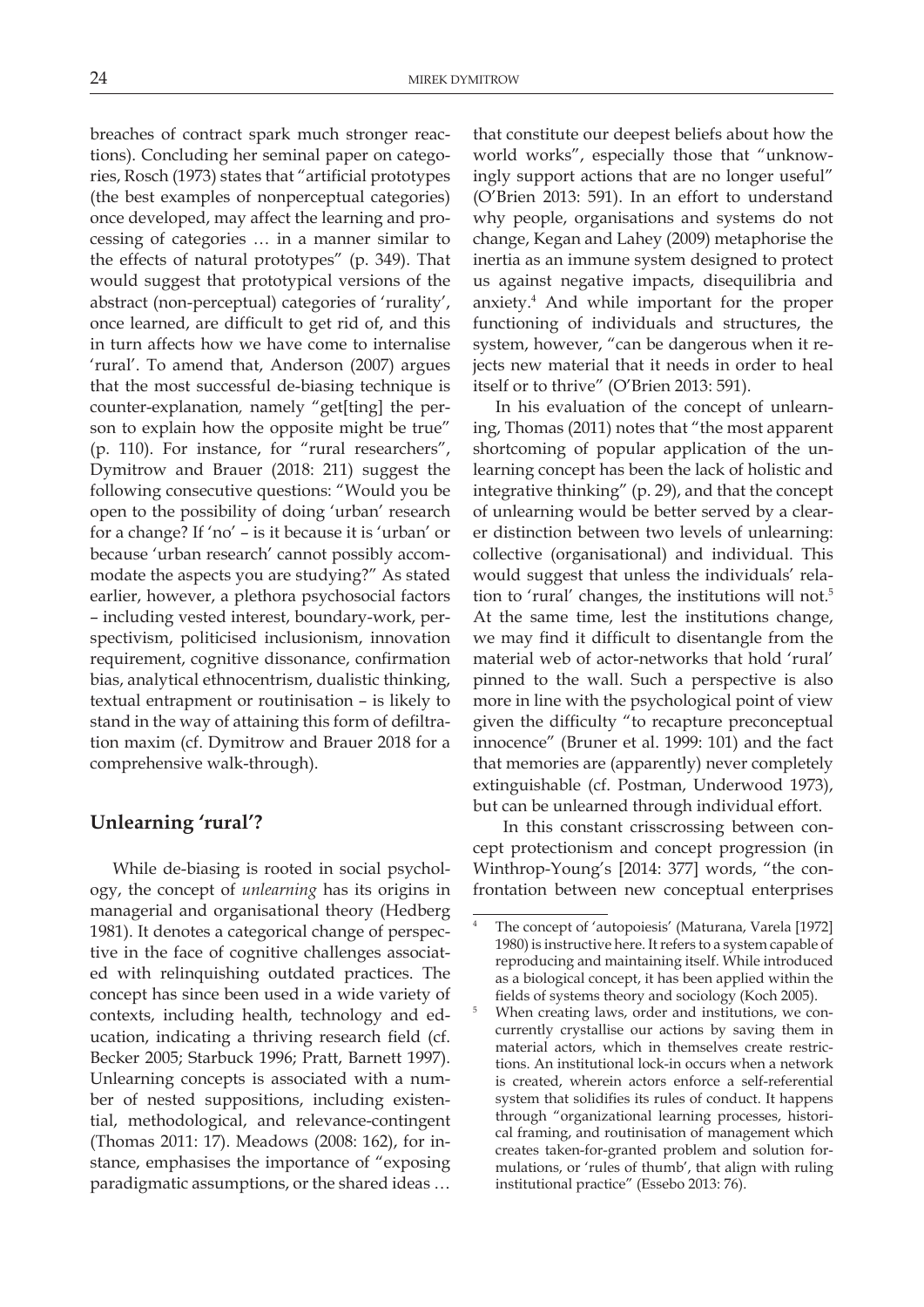and the ghosts of concepts' past"), 'rural' assumes a precarious position. On the one hand, unlearning them at the individual level is a "complex process that integrates knowledge acquisition, skill building and the ability to make specific meaning out of a number of environmental cues" (Thomas 2011: 4). On the other hand, this is all too often thwarted by existing practices and habits (Clark 2009). In geography, despite heated debates on the nature and meaning of 'space' (e.g. Couclelis 1992), the sheer concept of 'space' has remained stable, and so has one of its most common permutations – 'rural'. Effectively, suggestive of Kuhn's [1962] (1970) paradigms, it is impossible to say whether 'rural' is still around because it is needed, or whether it is sustained at any price to withhold geography's identity in a competitive academic reality.

"I am aware that for some individuals, academic contexts, and even entire disciplines, the cultural turn will have made little impact on the everyday conceptualization of rurality and rural change." (Cloke 2006: 26)

Scientific disciplines are merely administrative structures set up to facilitate the production of contained knowledge (Latour 1987). In that sense, making significant impact within human geography is becoming increasingly difficult (cf. Brauer et al. 2019) without moving across disciplinary borders. Nevertheless, since the innovation requirement stands, a more obtainable goal for many researchers is to develop and redevelop old concepts through a smorgasbord of expansive neologisms. On a more optimistic note, if we subscribe to the idea that understanding the world *is* changing it (Gibson-Graham, Roelvink 2010: 342), we must question the assumptions underlying practices that uphold status quo. Seeing 'rural' not only as space but also as a psychosocial process, the question we need to ask ourselves is what kind of conceptual development do we want to pursue: the retentive or the forgetful?

#### **Conclusion**

In line with calls to pay greater attention to how concepts operate at a cognitive level, how they gain foothold and are collectively

maintained, and how to avoid harm by "unlearning" bad concepts, this paper has looked into the concept of 'rural' as a psychosocial process (Cloke, Johnston 2005b; Johnston, Sidaway 2015; Dymitrow, Brauer 2018). I have located 'rural' in a conceptual frame, that is, shifted the attention from 'rural' as a geographical space to 'rural' as a concept purportedly thought to define geographical space. I have defined what a concept is, explained how the processes of concept attainment and retainment work and how we construct the categorical basis for conceptualisation by way of stereotypes and prototypes. I further expanded this knowledge to a framework for understanding that concepts always come with implications, be it desirable or undesirable. Lastly, I have discussed the prospect of "unlearning" concepts in support of a more conscientious handling of 'rural'.

To conclude, the sociology and the psychology behind the attainment, retention and reinvention of 'rural' in human geography is rarely addressed, and almost never in a structured fashion. This is perhaps because such a perspective requires a change of angle of attack to include and combine theoretical frameworks from other fields of knowledge to a new level of integration, upon which the contagion of indifference can eventually start to break down. This, I argue, may be the only way to approach a long-lived problem head-on and, by so doing, create the basis for an open debate about our relation to one of geography's most canonical concepts (cf. Johnston, Sidaway 2015).

In concept attainment theory, *knowing* a concept means being "able to predict the status of new instances with a sufficiently high degree of certainty" (Bruner et al. 1999: 103). This is also in line with the notion that categories should be construed with a particular purpose and be good enough to make inductive generalisations. Given the armada of existent adjectives with the help of which we can much more exactly articulate and qualify what we mean, there is seldom reason to resort to 'rural'. This then raises the question of how we wish to continue to approach 'rural' in our research: as a classical category – based on clear, easily manageable, definitions… of something that is too elusive to be conquered or held, or as a Wittgensteinian category – based on family resemblance, which, while more in line with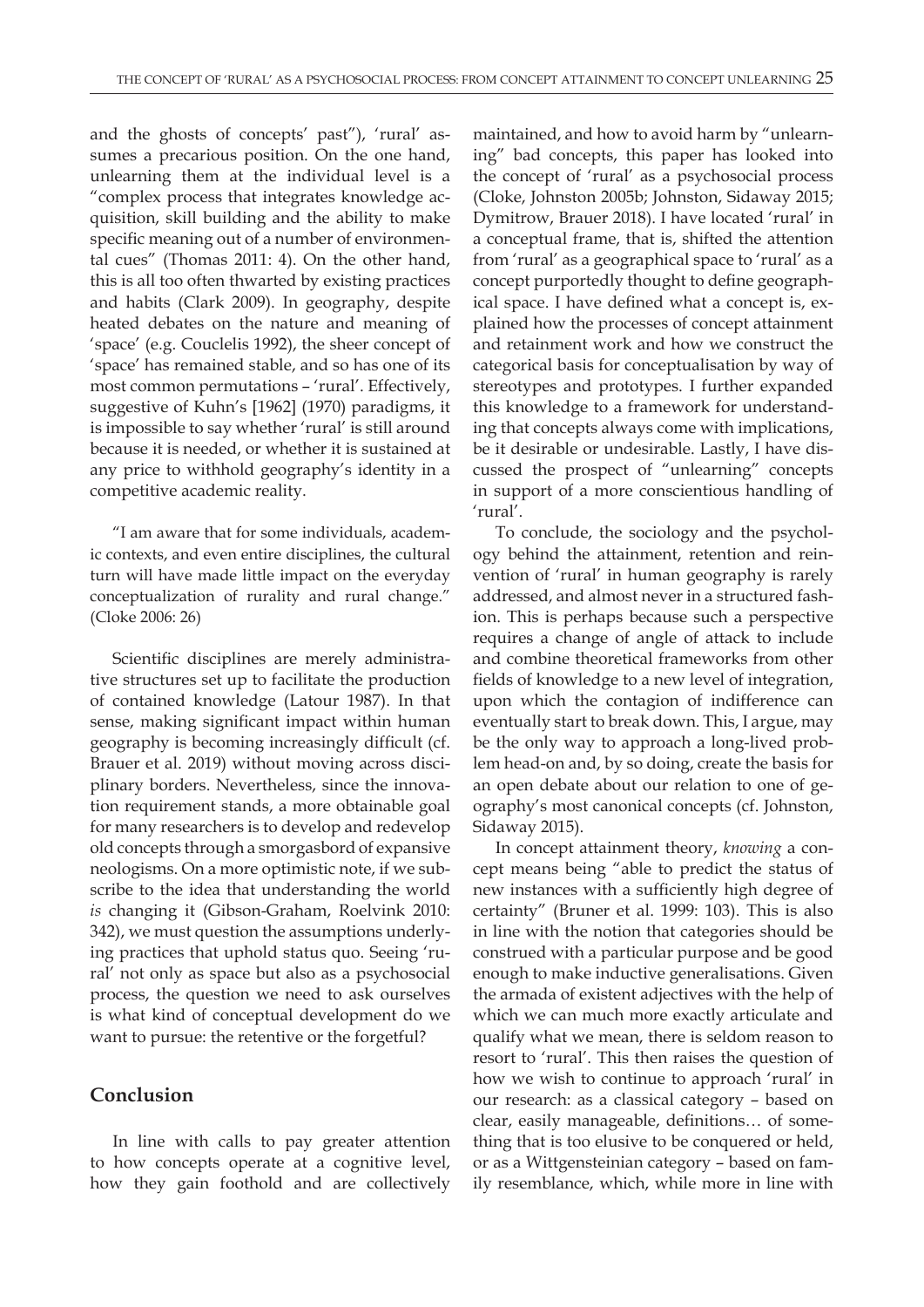the amorphousness of the material world, is too messy to either grasp or explain any social process. There is no easy answer to this question, and we may be forced to embrace the inability to ever satisfy particular standards for completeness. I concede that science loves Aristotelian categories, because they are manageable and better adapted to the format of the scientific telos (Brauer et al., forthcoming). But is it fair to uphold Aristotelian categories for concepts rendered Wittgensteinian through societal evolution? For scientific justification, I would have to say no (cf. Markusen 1999; Collins, Evans 2008; Collins 2014).

"The suggestion that there is some scientific justification for employing the title rural may prove entertaining." (Gillette 1917: 184)

Acknowledging that a concept can only be stable if it evokes the same or much similar meanings across a wide range of recipients, 100 years of conceptual disjunctivity of 'rural' can at most produce *literal* coherence and an inferred form of *conjectural* stability. In other words, we may think we are talking about the same things… but in fact we seldom do.

#### **References**

- Abram S., 2003. The rural gaze. In: Cloke P. (ed.), *Country Visions*. Pearson, Harlow: 31–48.
- Anderson C.A., 2007. Belief perseverance. In: Baumeister R.F., Vohs K.D. (eds), *Encyclopedia of social psychology*. Sage, Thousand Oaks: 109–110.
- Arsovski S., Kwiatkowski M., Lewandowska A., Jordanova Peshevska D., Sofeska E., Dymitrow M., 2018. Can urban environmental problems be overcome? The case of Skopje – world's most polluted city. *Bulletin of Geography. Socio-Economic Series* 40: 17–39.
- Atkinson R., 2017. Policies for small and medium-sized towns: European, national and local approaches. *Tijdschrift voor economische en sociale geografie* 108(4): 472–487.
- Bealer R.C., Willits F.K., Kuvlesky W.P., 1965. The meaning of rurality in American society: Some implications of alternative definitions. *Rural Sociology* 30(3): 255–266.
- Becker K.L., 2005. Individual and organisational unlearning: Directions for future research. *International Journal of Organisational Behaviour* 9(7): 659–670.
- Bell D., Jayne M., 2009. Small cities? Towards a research agenda. *International Journal of Urban and Regional Studies* 33(3): 683–699.
- Bennett B., Rolheiser C., 2001. *Beyond Monet: The artful science of instructional integration.* Bookation, Toronto.
- Boisvert C.M., Faust D., 2002. Iatrogenic symptoms in psychotherapy: A theoretical exploration of the potential

impact of labels, language, and belief systems. *American Journal of Psychotherapy* 56(2): 244–259.

- Brauer R., Dymitrow M., 2014. Quality of life in rural areas: A topic for the Rural Development Policy? *Bulletin of Geography. Socio-economic Series* 25: 25–54.
- Brauer R., Dymitrow M., 2017. Human Geography and the hinterland: The case of Torsten Hägerstrand's belated recognition. *Moravian Geographical Reports* 25(2): 74–84.
- Brauer R., Dymitrow M., Tribe J., 2019. The impact of tourism research, *Annals of Tourism Research* 77: 64–78.
- Brauer R., Walsh J., Dymitrow M., Worsdell F., Tribe J., forthcoming. What is the purpose of a university… again? (in review).
- Brenner N., 2015. The urban age in question: Towards a new epistemology of the urban (lecture). Melbourne School of Design, Melbourne (17 March 2015).
- Bruner J., Goodnow J., Austin G., 1999. The process of concept attainment. In: Margolis E, Laurence S. (eds), *Concepts: Core readings*. MIT Press, Cambridge.
- Buttimer A., 1976. Grasping the dynamism of lifeworld. *Annals of the Association of American Geographers* 66(2): 277–292.
- Cagliero R., Filippa F., Pierangeli F., 2010. RDP and quality of life in rural areas: Evaluation of the possible effects in Piedmont (presentation). At: *The 118th Seminar of the EAAE (European Association of Agricultural Economists) – "Rural development: Governance, policy design and delivery"*. University of Ljubljana, Ljubljana (August 25–27, 2010).
- Clark R.E., 2009. Resistance to change: Unconscious knowledge and the challenge of un-learning. In: Berliner D.C, Kupermintz H. (eds), *Changing institutions, environments and people*. Routledge, New York: 75–94.
- Cloke P., 2006. Conceptualizing rurality. In: Cloke P., Marsden T., Mooney P.H. (eds), *Handbook of rural studies*. Sage, London: 18–28.
- Cloke P., Johnston R., 2005a. Deconstructing human geography's binaries. In: Cloke P., Johnston R. (eds), *Spaces of geographical thought: Deconstructing human geography's binaries*. Sage, London: 1–20.
- Cloke P., Johnston R. (eds), 2005b. *Deconstructing human geography's binaries.* Sage, London.
- Collins H.M., 2014. Rejecting knowledge claims inside and outside science. *Social Studies of Science* 44(5): 722–735.
- Collins H.M., Evans R., 2008. *Rethinking expertise*. University of Chicago Press, Chicago.
- Copp J.H., 1972. Rural sociology and rural development. *Rural Sociology* 37(4): 515–533.
- Cosmides L., 1985. *Deduction or Darwinian algorithms? An explanation of the "elusive" content effect on the Wason selection task*. Harvard University, Cambridge, MA.
- Couclelis H., 1992. Location, place, region, and space. In: Abler R.F., Marcus M.G., Olson J.M. (eds), *Geography's inner worlds*. Rutgers University Press, New Brunswick: 215–233.
- Dahlberg A., 2015. Categories are all around us: Towards more porous, flexible, and negotiable boundaries in conservation-production landscapes. *Norsk Geografisk Tidsskrift*–*Norwegian Journal of Geography* 69(4): 207–218.
- Deleuze G., [1968] 1994. *Difference and repetition* (translated by Patton P.). Columbia University Press, New York.
- Dewsbury J.-D., 2000. Performativity and the event: Enacting a philosophy of difference. *Environment and Planning D: Society and Space* 18(4): 473–496.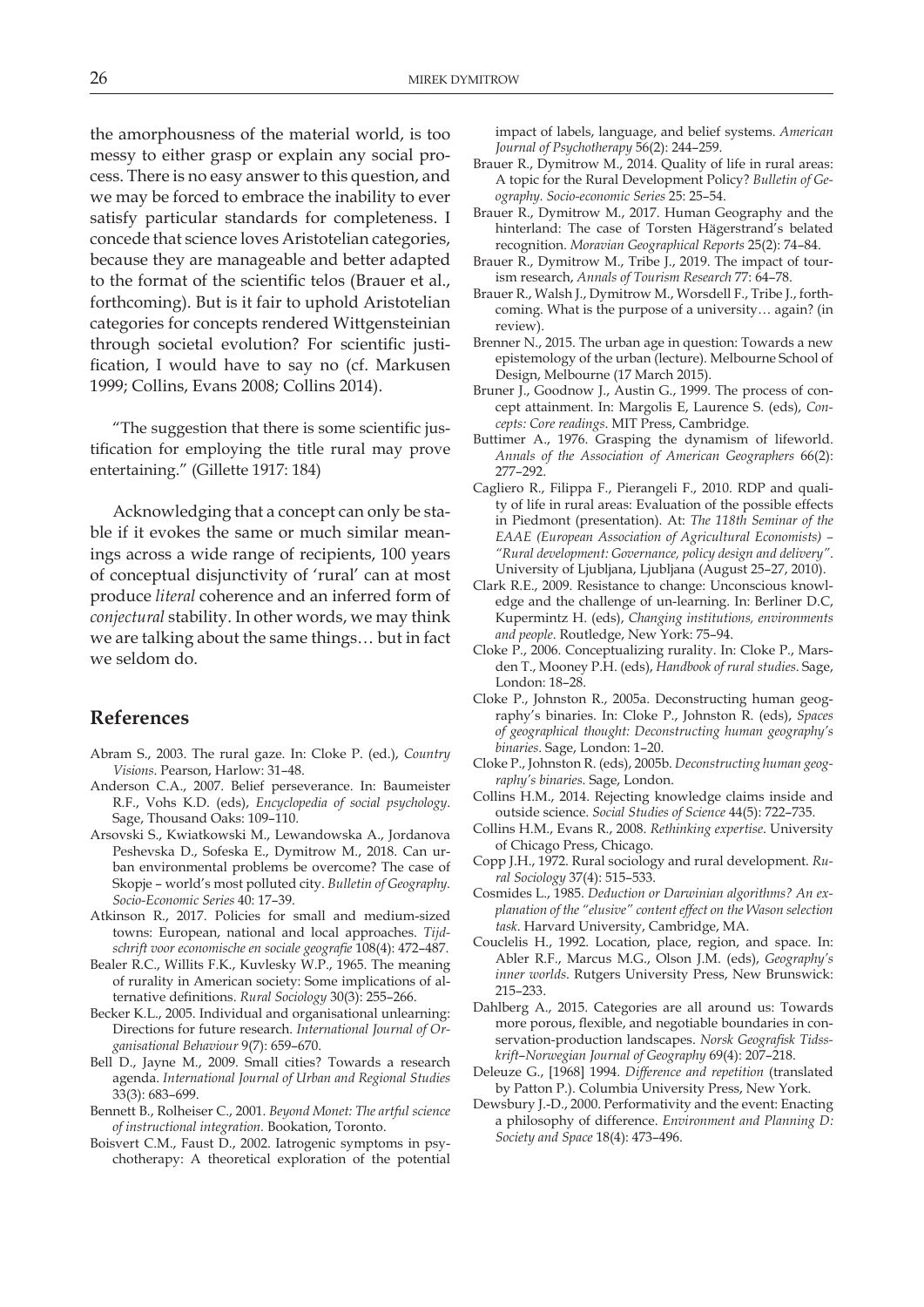- Dijkstra L., Garcilazo E., McCann P., 2013. The economic performance of cities and cityregions: Myths and realities. *European Planning Studies* 21(3): 334–354.
- Dymitrow M., 2013. Degraded towns in Poland as cultural heritage. *International Journal of Heritage Studies* 19(7): 613–631.
- Dymitrow M., 2014. The effigy of urbanity or a rural parody? A visual approach to small-town public space. *Journal of Cultural Geography* 31(1): 1–31.
- Dymitrow M., 2017a. *Rural/urban redux. Conceptual problems and material effects*. University of Gothenburg, Gothenburg.
- Dymitrow M., 2017b. Degradation, restitution and the elusive culture of rural-urban thinking. *Fennia–International Journal of Geography* 195(1): 36–60.
- Dymitrow M., 2018. Rural/urban: Laying bare the controversy. *Geographia Polonica* 91(4), 375–397.
- Dymitrow M., Biegańska J., Grzelak-Kostulska E., 2018. Deprivation and the rural-urban trap. *Tijdschrift voor economische en sociale geografie* 109(1): 87–108.
- Dymitrow M., Brauer R., 2016. Land or people? On the iatrogenesis of conflation. *Acta Geobalcanica* 2(2): 63–75.
- Dymitrow M., Brauer R., 2017. Performing rurality. But who? *Bulletin of Geography. Socio-economic Series* 38: 27–45.
- Dymitrow M., Brauer R., 2018. Meaningful yet useless: Factors behind the retention of questionable concepts in human geography. *Geografiska Annaler: Series B, Human Geography* 100(3): 195–219.
- Dymitrow M., Halfacree K., 2018. Sustainability–differently. *Bulletin of Geography. Socio-economic Series* 40: 7–16.
- Dymitrow M., Stenseke M., 2016. Rural-urban blurring and the subjectivity within. *Rural Landscapes: Society, Environment, History* 3(1): 1–13.
- ECoA (European Court of Auditors), 2011. *Is agri-environment support well designed and managed?* Publications Office of the European Union, Luxembourg.
- Essebo M., 2013. *Lock-in as make-believe Exploring the role of myth in the lock-in of high mobility systems*. University of Gothenburg, Gothenburg.
- European Commission, 2008. *Rural Development Policy 2007– 2013.* Directorate General for Agriculture, Brussels.
- European Commission, 2011. *Cities of tomorrow Challenges, visions, ways forward*. Directorate General for Regional Policy, Brussels.
- Falk W.W., Pinhey T.K., 1978. Making sense of the concept rural and doing rural sociology: An interpretive perspective. *Rural Sociology* 43(4): 547–558.
- Fein S., von Hippel W., 2003. Stereotypes. In: Nadel L. (ed.), *Encyclopedia of cognitive science*. Nature Publishing Group, London.
- Feist G.J., Gorman M.E. (eds), 2013. *Handbook of the psychology of science*. Springer, New York.
- Feltynowski M., Senetra A., Biegańska J., Grzelak-Kostulska E., Dymitrow M., Środa-Murawska S., 2015. Some problems of local development: The example of former State Agricultural Farms in Poland. *Research for Rural Development* 2: 237–243.
- Foucault M. [1960], 1988. *Madness and civilization: A history of insanity in the age of reason*. Vintage, New York.
- Galjart B., 1973. The future of rural sociology. *Sociologia Ruralis* 13(3–4): 254–263.
- Galpin C.J., 1918. *Rural life*. Century, New York.
- Galpin C.J., Campbell W.J, Vogt P.L., 1918. Rural sociology: Standardization of research. *The American Journal of Sociology* 24(3): 303–310.
- Gibson-Graham J.K., Roelvink G., 2010. An economic ethics for the Anthropocene. In: Castree N., Chatterton P.A., Heynen N., Larner W, Wright M.W. (eds), *The point is to change it: Geographies of hope and survival in an age of crisis*. Wiley-Blackwell, Oxford: 320–346.
- Gilbert J., 1982. Rural theory: The grounding of rural sociology. *Rural Sociology* 47(4): 609–633.
- Gillette J.M., 1917. The scope and methods of instruction in rural sociology. *Publications of the American Sociological Society* 11: 163–180.
- Halfacree K.H., 1993. Locality and social representation: Space, discourse and alternative definitions of the rural. *Journal of Rural Studies* 9(1): 23–37.
- Halfacree K., 2006. Rural space: Constructing a three-fold architecture. In: Cloke P., Marsden T., Mooney P.H. (eds), *Handbook of rural studies*. Sage, London: 44–62.
- Halfacree K., 2009a. Urban-rural continuum. In: Kitchin R., Thrift N. (eds), *International encyclopedia of human geography*. Elsevier, London: 119–124.
- Halfacree K., 2009b. Rurality and post-rurality. In: Kitchin R., Thrift N. (eds), *International encyclopedia of human geography*. Elsevier, London: 449–456.
- Hamdouch A., Demazière C., Banovac K., 2017. The socio-economic profiles of small and medium-sized towns: Insights from European case studies. *Tijdschrift voor economische en sociale geografie* 108(4): 456–471.
- Haraway D., 1991. *Simians, cyborgs, and women: The reinvention of nature*. Free Association Books, London.
- Hassard J., 1999. Postmodernism, philosophy and management: Concepts and controversies. *International Journal of Management Reviews* 1(2): 171–195.
- Haysom G., Olsson E.G.A., Dymitrow M., Opiyo P., Taylor Buck N., Oloko M., Spring C., Fermskog K., Ingelhag K., Kotze S., Gaya Agong S., 2019. Food systems sustainability: For whom and by whom? – An examination of different viewpoints on food system change. *Sustainability* 11(12): 3337.
- Hedberg B., 1981. How organizations learn and unlearn. In: Nystrom P., Starbuck W.H. (eds), *Handbook of organizational design* (Vol. 1). Cambridge University Press, London.
- Hodgkinson G.P., 1997. Cognitive inertia in a turbulent market: The case of UK residential estate agents. *Journal of Management Studies* 34(6): 921–945.
- Hoggart K., 1990. Let's do away with rural. *Journal of Rural Studies* 6(3): 245–257.
- Hume D., [1748] 1975. *Enquiries concerning human understanding and concerning the principles of morals*. Oxford University Press, Oxford.
- Jitsumori M., 2012. Artificial categories and prototype effects in animals. In: Wasserman E.A, Zentall T.R. (eds), *The Oxford handbook of comparative cognition* (2nd edition). Oxford University Press, Oxford: 513–532.
- Johnston R., Sidaway J.D., 2015. Have the human geographical can(n)ons fallen silent; or were they never primed? *Journal of Historical Geography* 49: 49–60.
- Jones O., 1995. Lay discourses of the rural: Developments and implications for rural studies. *Journal of Rural Studies* 11(1): 35–49.
- Kahneman D., Klein G., 2009. Conditions for intuitive expertise: A failure to disagree. *American Psychologist* 64(6): 515–526.
- Kavouras M., Kokla M., 2007. *Theories of geographic concepts: Ontological approaches to semantic integration*. CRC Press, Boca Raton.